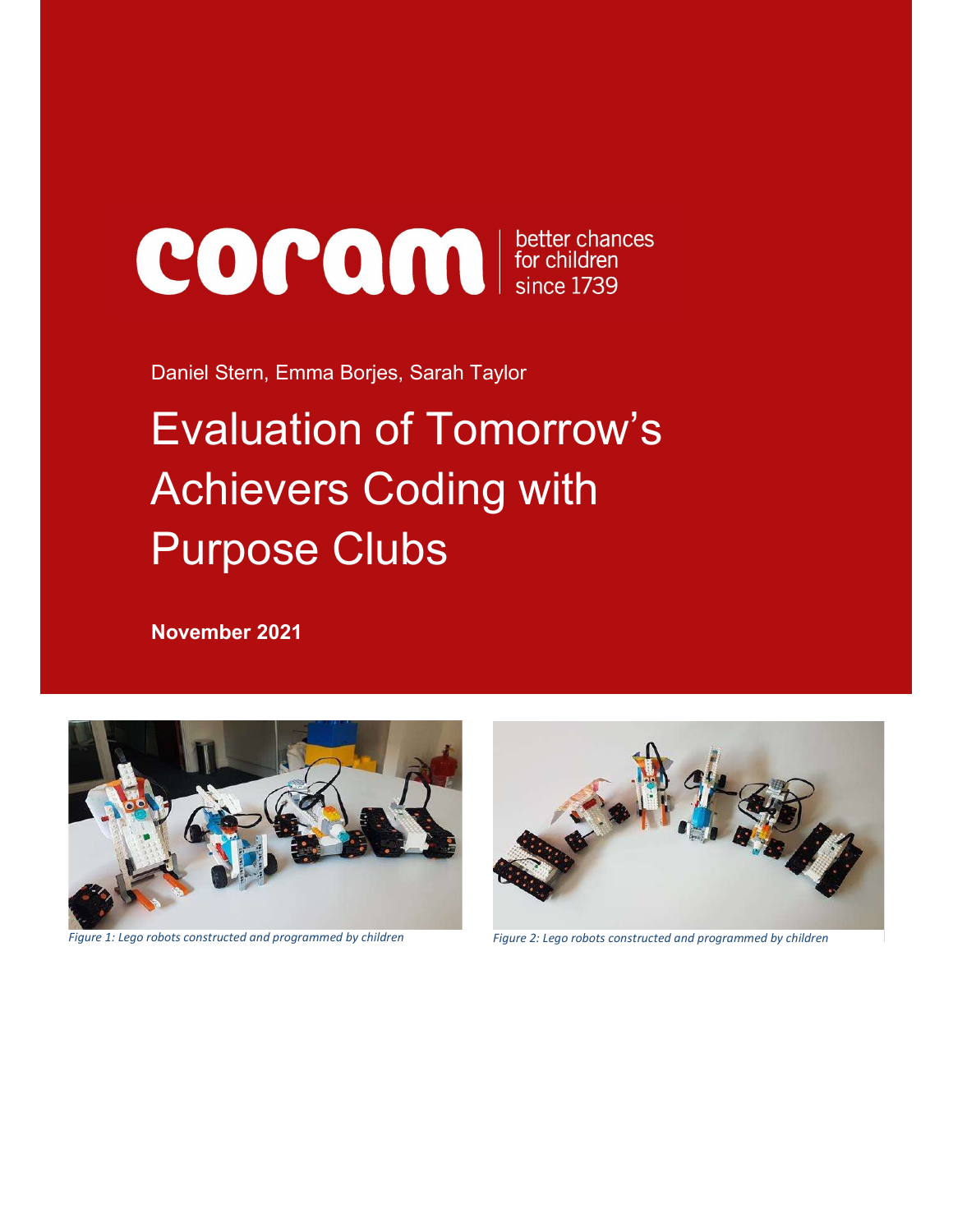# Contents

| Improvements in children's confidence, critical thinking, team work and social skills 12 |  |
|------------------------------------------------------------------------------------------|--|
|                                                                                          |  |
|                                                                                          |  |
|                                                                                          |  |

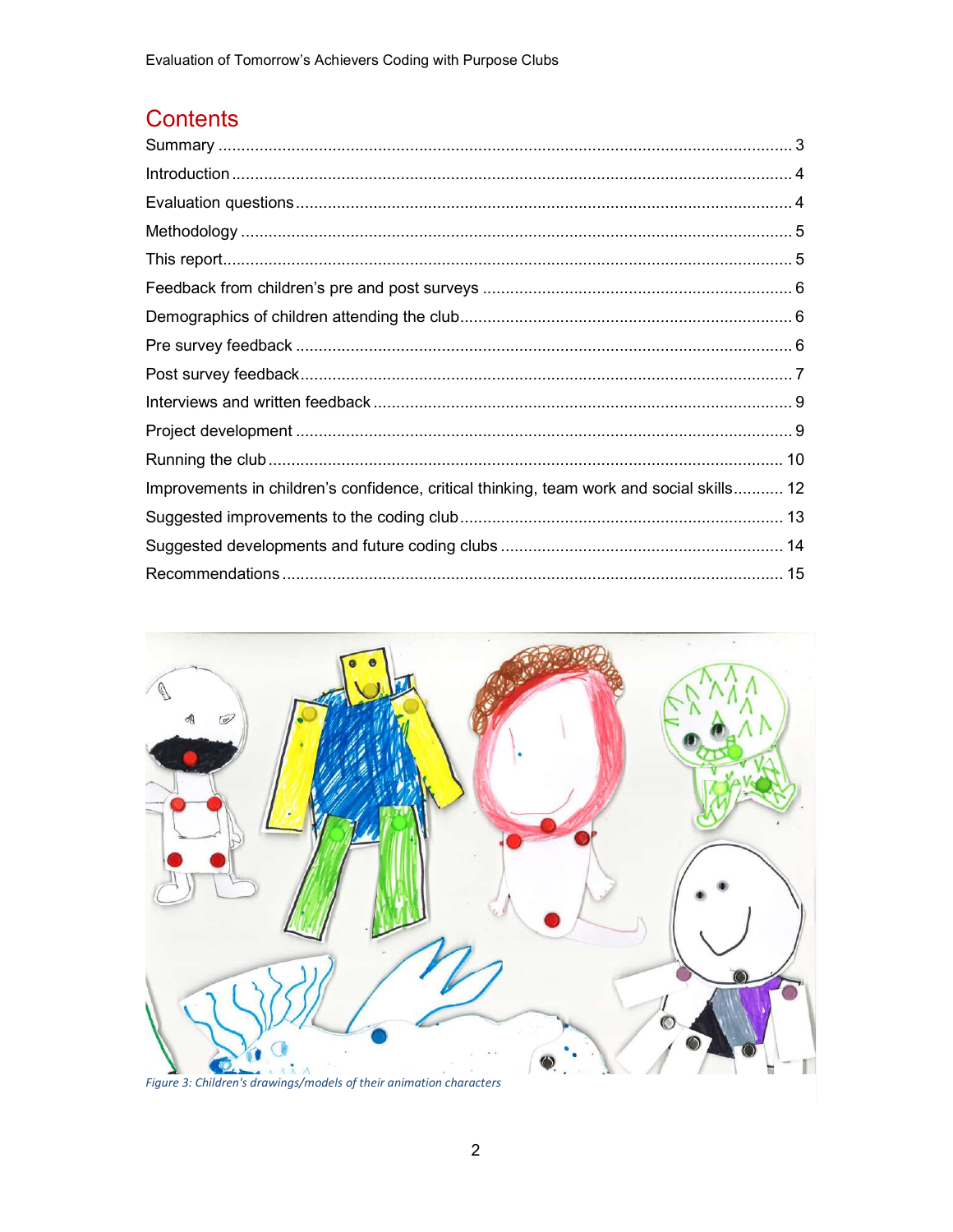# **Summary**

We evaluated the pilot of the Coding with Purpose / Cr8 and Code Clubs which took place on Coram Campus, London, between October 2019 and August 2021, using surveys, interviews and written feedback. Our findings are below, set out against the evaluation objectives.

#### Have children's confidence and social skills improved

The majority of children (84%, 27/31) said they felt more confident learning new things after attending the club. The academic partner, student ambassador, and Virtual Schools said they noticed improvements in the children's confidence and social skills throughout the week.

#### Have children's problem-solving, critical thinking and team working skills improved

The academic partner, student ambassador, and Virtual School representatives said they saw an improvement in children's problem-solving, critical thinking and team working skills.

#### Whether children enjoyed attending the coding club

Most children (94%, 30/32) said they enjoyed attending the club. All interviewees confirmed that the children seemed to enjoy the coding activities and working together with other children. The majority of children reported improvements in how much they said they knew about coding, before and after attending the coding club.

#### What are children's aspirations for the future, and has the coding club influenced this

It may be too soon to determine to what extent the coding club has influenced children's future aspirations, however children thought what they had learnt at the club would help them in the future. All children gave positive feedback about the club and wanted to attend again.

#### If a wider range of children (compared to Tomorrow's Achievers masterclasses) have attended the clubs

The Coding with Purpose Clubs / Cr8 & Code Clubs had a more equal gender balance, a greater representation of Black and minority ethnicities (including in comparison to looked after children in London), but a smaller age range than those who have attended Tomorrow's Achievers masterclasses. The donor said they were keen to roll out the programme further with looked after children, and the academic partner and student ambassador were also enthusiastic about extending the programme to other children in the future.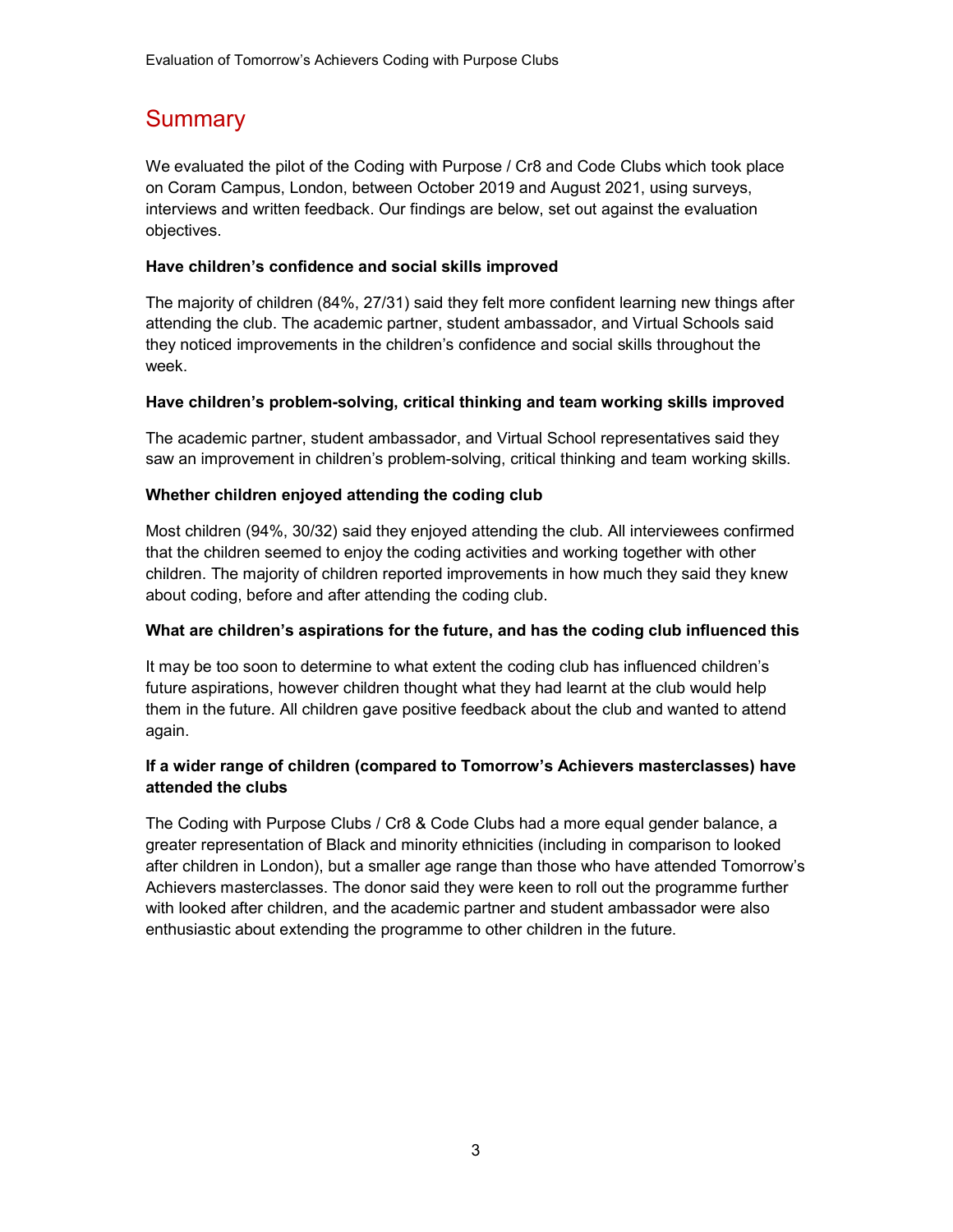# **Introduction**

Tomorrow's Achievers is a Coram service that provides specialist masterclasses for children with high learning potential. Tomorrow's Achievers developed Coding with Purpose clubs with the aim of helping to improve children's coding skills and reach a wider range of children than previous masterclasses – attract more girls and those from disadvantaged backgrounds. The programme also seeks to build children's confidence and social skills, and improve their problem-solving, critical thinking and team working skills.

Tomorrow's Achievers have joined with an academic partner to develop and run the clubs with student ambassadors. The academic partner, Dr. Safia Barikzai, works as an Associate Professor at a London university where she teaches engineering. She also leads an academic enrichment programme. The Coding with Purpose clubs encourage children to identify a community or societal problem and develop ideas for computer-based solutions to help address and alleviate that problem.

Four clubs were funded by a private donor, and took place between October 2019 and August 2021<sup>1</sup>. All clubs ran on the Coram campus in central London. The first two clubs took place over 5 days and, after review by Coram Life Education (CLE), the second two clubs took place over 4 days. All bookings by attendees came as a result of hearing about it from their local authority virtual school leads $^2$ . For the first two clubs, Coram engaged virtual schools in neighbouring London boroughs to recruit young people, resulting in the majority of children coming from Islington and Hackney. Each club started by inviting children to think about one of the UN Sustainable Development Goals, and using it as a launch pad for ideas to be brought to life via the creation of a computer generated short-animation. Up to 12 children attended each club, and no previous experience of coding was required. The clubs were led and facilitated by Dr. Barikzai and a group of student ambassadors, themselves STEM undergraduates.

#### Evaluation aims

Coram's Impact & Evaluation team was commissioned to evaluate the Coding with Purpose clubs on behalf of Tomorrow's Achievers.

This evaluation sought to understand:

- 1. If children's confidence and social skills have improved;
- 2. If children's problem-solving, critical thinking and team working skills have improved;
- 3. Whether children enjoyed attending the Coding with Purpose club;
- 4. What are children's aspirations for the future, and has the coding club influenced this;
- 5. If a wider range of children (compared to Tomorrow's Achievers masterclasses) have attended the clubs.

<sup>1</sup> 1 The Covid19 pandemic meant that two of the clubs were delivered in 2021 instead of 2020, and the pilot was not concluded by October 2020 as initially planned.

<sup>&</sup>lt;sup>2</sup> Virtual schools were contacted by email. The clubs were also advertised on social media (Facebook, Twitter).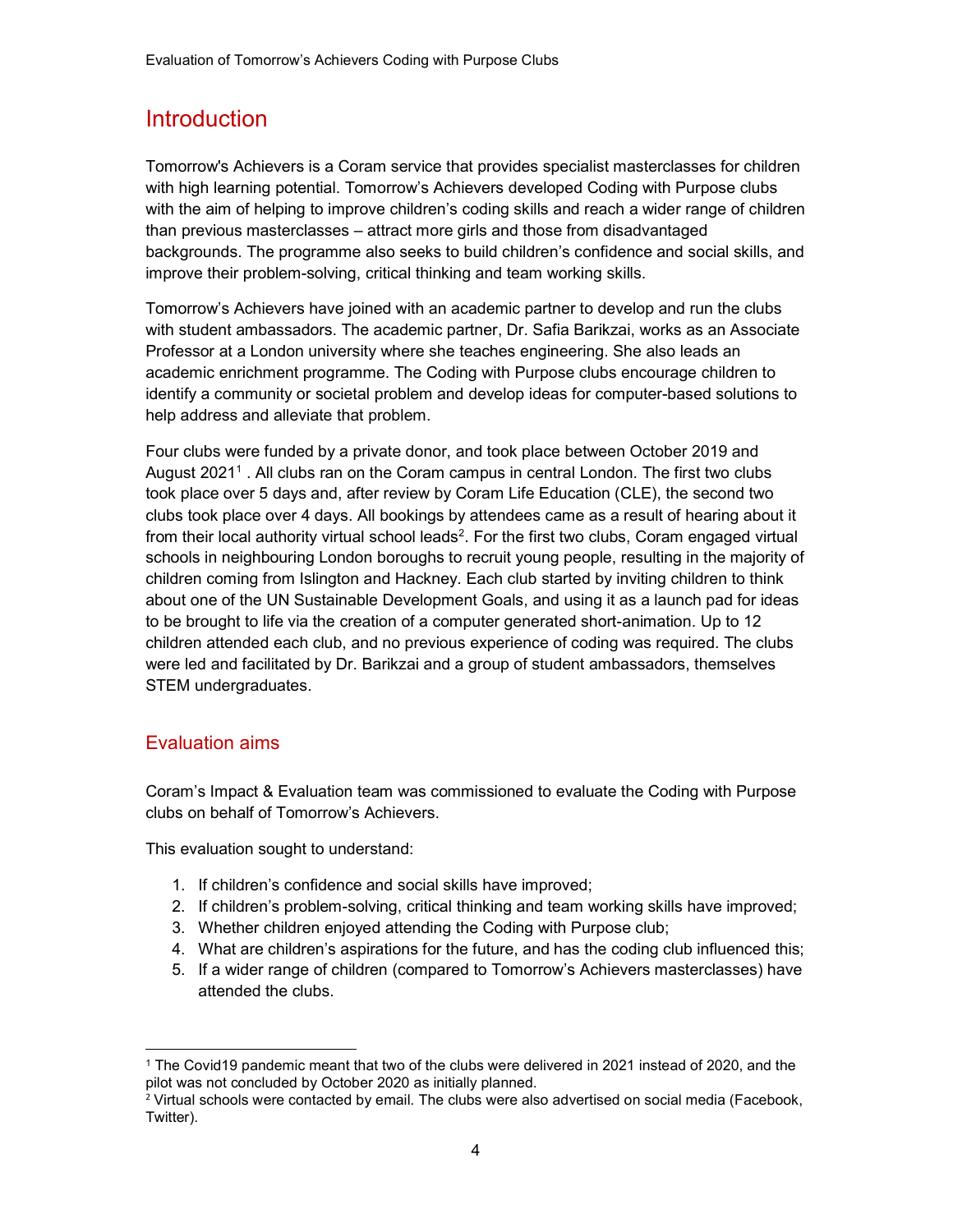#### **Methodology**

We carried out surveys with children, and interviewed and gathered written feedback from adult stakeholders.

We designed two surveys for the children attending the club to complete; a 'pre' survey to be completed at the start of the first session, and a 'post' survey to be completed at the end of the last session. The pre survey asks children about their experience of coding and why they wanted to attend the coding club. The post survey asks children for their feedback of the club and what improvements could be made. All children attending the four Coding with Purpose clubs were asked to complete the surveys by the facilitators. The pre surveys were viewed by the facilitators to help inform them about the children and their interests. A total of 71 surveys were completed in total, with all 38 children who attended the club completing a pre survey, and 33 completing post surveys.

We also carried out four interviews in November 2019, with: the academic partner, a student ambassador, the donor<sup>3</sup>, and a foster carer of children who attended a club. The student ambassador, involved and present at all the clubs, was interviewed again in September 2021, and a Virtual School Deputy Head Teacher was interviewed in November 2021. The Deputy Head was present at the second club in February 2020 and the final club in August 2021 club, and was involved in the organising and bringing of children to the final club. The donor interview was conducted face-to-face; all other interviews were carried out remotely, either via the telephone or video conferencing. Interviews were transcribed<sup>4</sup> and we then carried out a thematic analysis.

We also obtained written feedback from Virtual School staff who attended the final club in August 2021. This is inclusive of the Deputy Head, who attended the whole club, and two colleagues who attended two days.

#### This report

1

This report provides an analysis of children's feedback from the coding clubs as well as feedback from the interviews and written feedback.

Forty one children signed up across the four clubs, and 38 attended. The August 2021 club was the only club where not all children who had signed-up, attended, with CLE informing us that 3 of the 12 signed-up to attend did not do so due to clashes with other activities. Mostly, children attended all days of the clubs. There were two exceptions to this. Firstly, one child dropped out after the first day of the October 2019 club. This child was slightly older than the other children who attended, and decided to not attend further sessions as they did not think the programme was suitable for their age. Secondly, two siblings left the July 2021 club a

<sup>&</sup>lt;sup>3</sup> The donor interview took place with two people speaking on behalf of the donor with one voice.

<sup>4</sup> A technical issue meant we did not record one interview, with the Virtual School Deputy Head, so we analysed interview notes instead.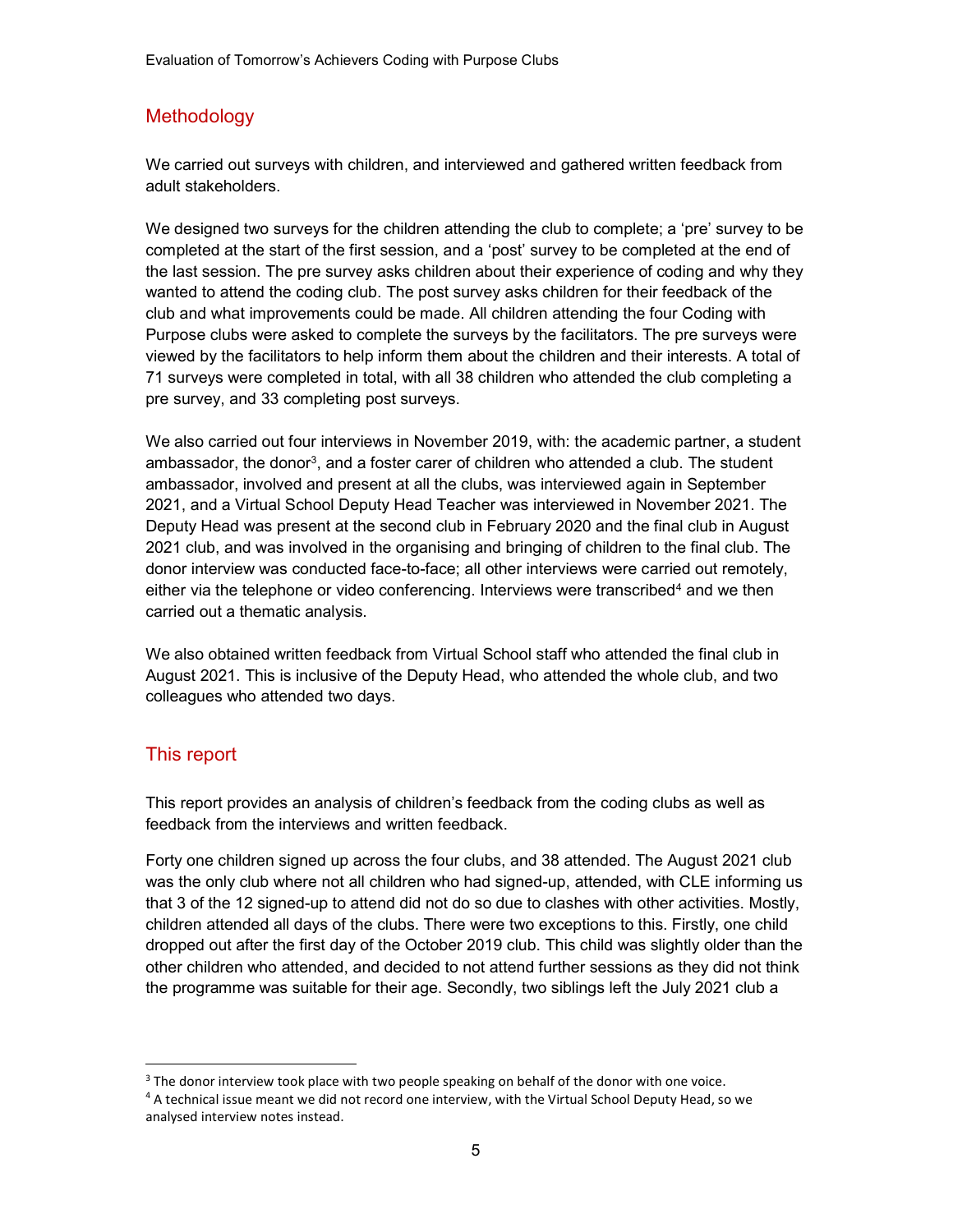day early due to a prior family engagement and post-feedback forms were not received from them.

We analysed survey responses from all four clubs:

|             | October 2019 | February 2020 $\vert$ July 2021 | August 2021 |
|-------------|--------------|---------------------------------|-------------|
| Pre         |              |                                 |             |
| <b>Post</b> |              |                                 |             |

CLE told us they speculated that the low attendance at the July 2021 club was due to proximity to the end of the school term and fears amongst foster carers around Covid19.

# Feedback from children's pre and post surveys

#### Demographics of children attending the club

A mix of 20 girls and 18 boys attended the clubs. Around half (51%, n=21) of children identified as Black or Black British (20) or Black African (1), 18% as dual heritage/mixed background (7) and 11% as White British (3) or White Other (1). Two children identified as 'Asian, British and Jamaican', and 1 child each identified as African British, Arab/Somali, Asian or Asian British, and "Brazil and Portuguese". Children's ages ranged from 7 (n=2) to 13 (n=1) years old, with 71% of children aged between 8 and 10, and the (mean) average being 9.6 years old.

National statistics<sup>5</sup> from 2020 show that looked-after children in London are White British (35%) followed by Black or Black British (30%), Mixed (17%), Asian or Asian British (10%) and other (7%).

Data from the Tomorrow's Achievers masterclasses held in 2018-19<sup>6</sup> also provide a comparison, and help us find out whether a wider range of children have attended these clubs. Here, children's ages ranged from five to fourteen years old, over half of children who attended were White British (55%), and the majority were boys (61% boys and 39% girls). This indicates that the Coding Clubs had a more equal gender balance, a greater representation of Black and minority ethnicities (including in comparison to looked-after children in London), but a narrower age range.

#### Pre survey feedback

1

Self-reported prior knowledge of coding was substantial among the children attending the club. Most (59%) responded that they knew 'a little' or 'a lot' about coding, and 61% responded that they had been taught coding before. About one in ten children (11%, n=4) responded that they were not sure whether they have been taught coding before. Of the 11

<sup>5</sup> https://www.gov.uk/government/statistics/children-looked-after-in-england-including-adoption-2019-to-2020

<sup>&</sup>lt;sup>6</sup> Demographic information was collected from surveys completed by 49 children. The response rate was 44%.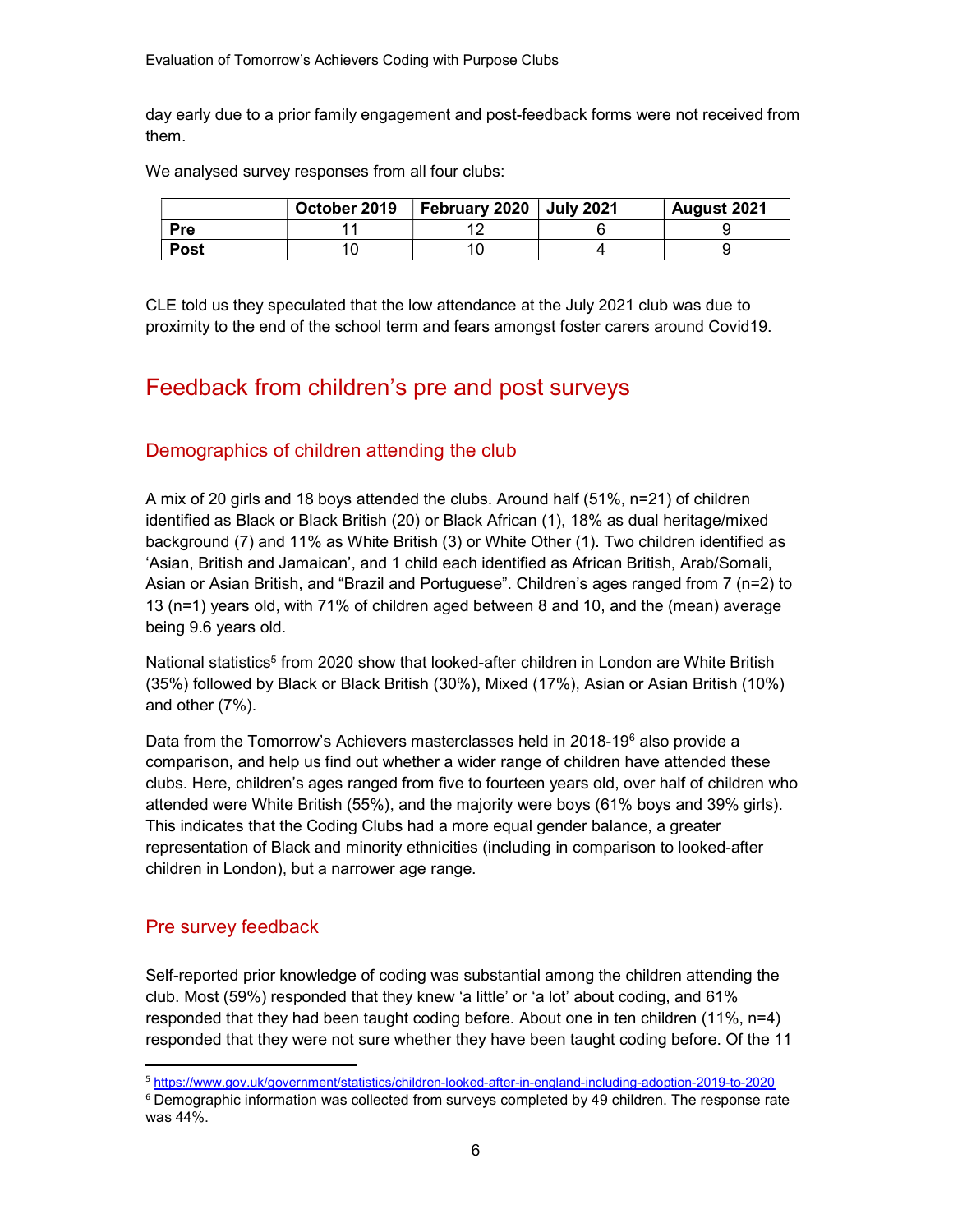children who had not been taught coding before, 1 child responded that they knew 'a lot' about coding, 2 responded that they knew 'a little', and 3 that they knew 'not very much'.

We asked children what their aspirations were for the future, to help understand whether coding might be linked to their interests, and to what extent it was present in their interests before their participation in the club. Mentioned among the responses were becoming an artist (n=4), teacher (n=4), don't know (n=4), photographer (n=2), footballer (n=2), mum (n=2), YouTuber (n=2), and vet (n=2). About one in 10 children (11%, n=4) made mention of activities that might most obviously be associated with coding: YouTube gamer, coder and game developer, computer engineer, and gaming.

We asked children about why they wanted to join the coding club (Figure 1). The most popular reasons given for wanting to attend was due to liking learning new things (n=24) followed by because the club looked fun (n=21). Learning how to code / program, wanting to meet new friends, and a liking of doing things digitally were all equally popular (n=17) reasons for wanting to attend. Four of the 10 reasons given as 'other' related to being made to, told to, or not having a choice in attending, while 3 did not elaborate, 1 appeared to be a returning attendee, saying "I've been once and it was really nice", 1 response was "I don't know", and 1 response was illegible.



#### Figure 1. Why children wanted to join the coding club

#### Post survey feedback

All children gave positive feedback after completing the programme. Thirty children said they enjoyed the coding club, two children answered 'not sure', and one did not provide a response. Particular aspects of the club that children said they enjoyed included: the coding, going on laptops, building robots, learning new things, lunch, drawing and learning about climate change. One child said they enjoyed meeting new friends, which they had mentioned as a reason why they wanted to attend the club in their pre survey.

After attending the clubs, 25 children said they knew a lot about coding and eight children said they knew a little about coding (Figure 2). No children said they learned 'not very much'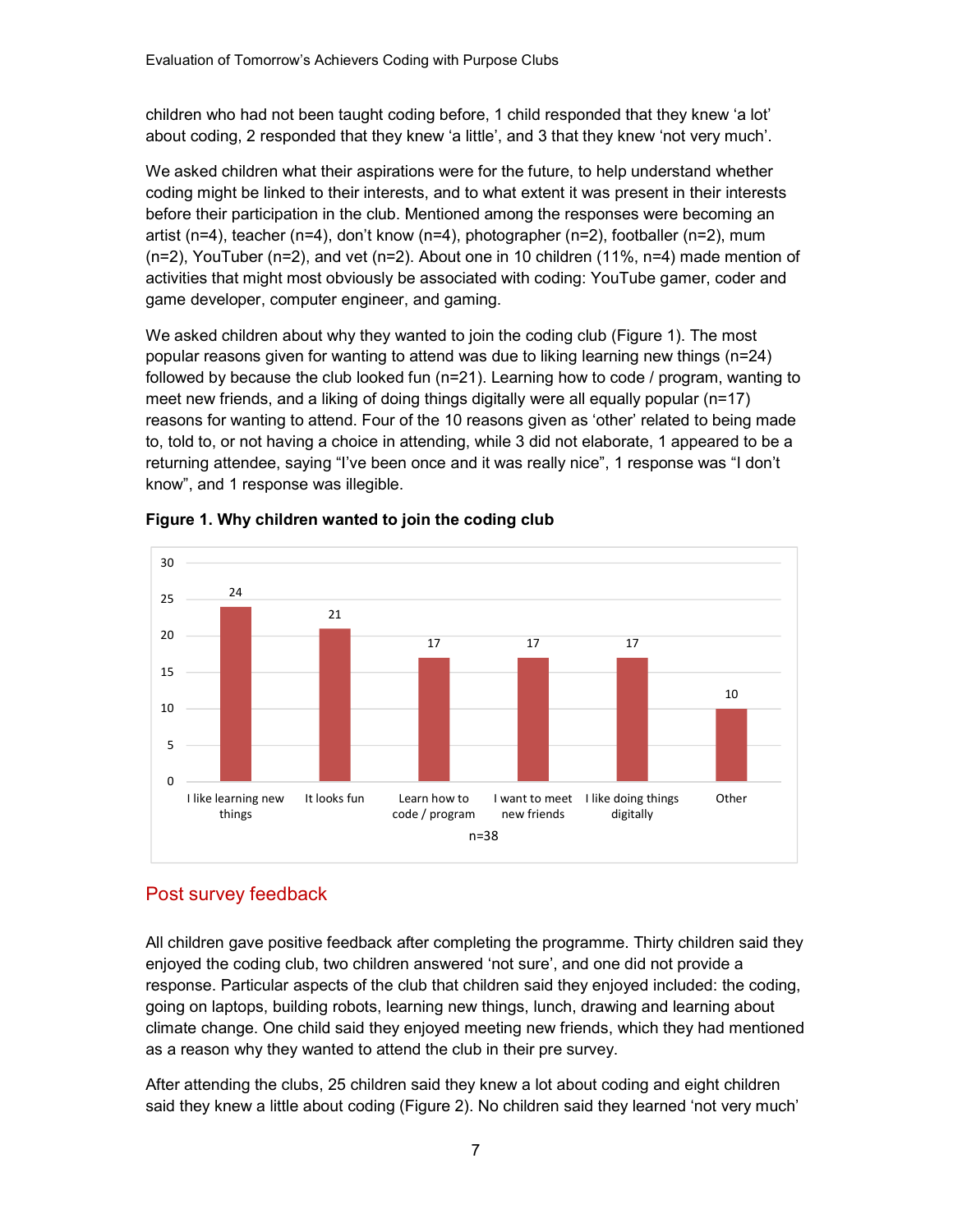or 'nothing' about coding. This compares well to the pre surveys, where only 10 children said they knew a lot, 13 said they knew a little about coding, seven said 'not very much' and seven said 'nothing'.

Of the 32 children where we can match their pre and post responses, 18 reported a higher level of knowledge about coding after their club (56%). For 41% of children there was no change, with eight children reporting that they knew 'a lot' both pre and post, and five children 'a little' at both time points. One child reported 'a lot' in the pre survey and 'a little' in the post.

Figure 2. How much children knew about coding before and after attending the coding club



<sup>(</sup>Pre n=37, post n=33)

We asked children what they had learned at the coding club. Among 32 comments, most children said they had learned to code, or to code better, or about coding or programming, or how to use Scratch<sup>7</sup>. Four children mentioned climate change, the theme explored in the first two clubs, and others wrote about building or making or using a robot and/or Lego. One child who said they have learned to code in Scratch has said that was one of the reasons why they wanted to join the coding club.

The large majority of children (84%, 27/32) said they felt more confident learning new things after attending the club. One child did not think they were, and four answered 'not sure'.

Most children (81%, 26/32) also thought what they had learned during the week would help them in the future; others were not sure. One child said it would help them in case they work with coding in the future. Three other children said it would help them teach others how to code, such as other children or their family.

Most children did not offer any suggestions for improvements to the coding club in response to the prompt 'What could have been better about the coding club?' The 12 who did offer

1

<sup>&</sup>lt;sup>7</sup> Scratch is a block-based visual programming language targeted at children.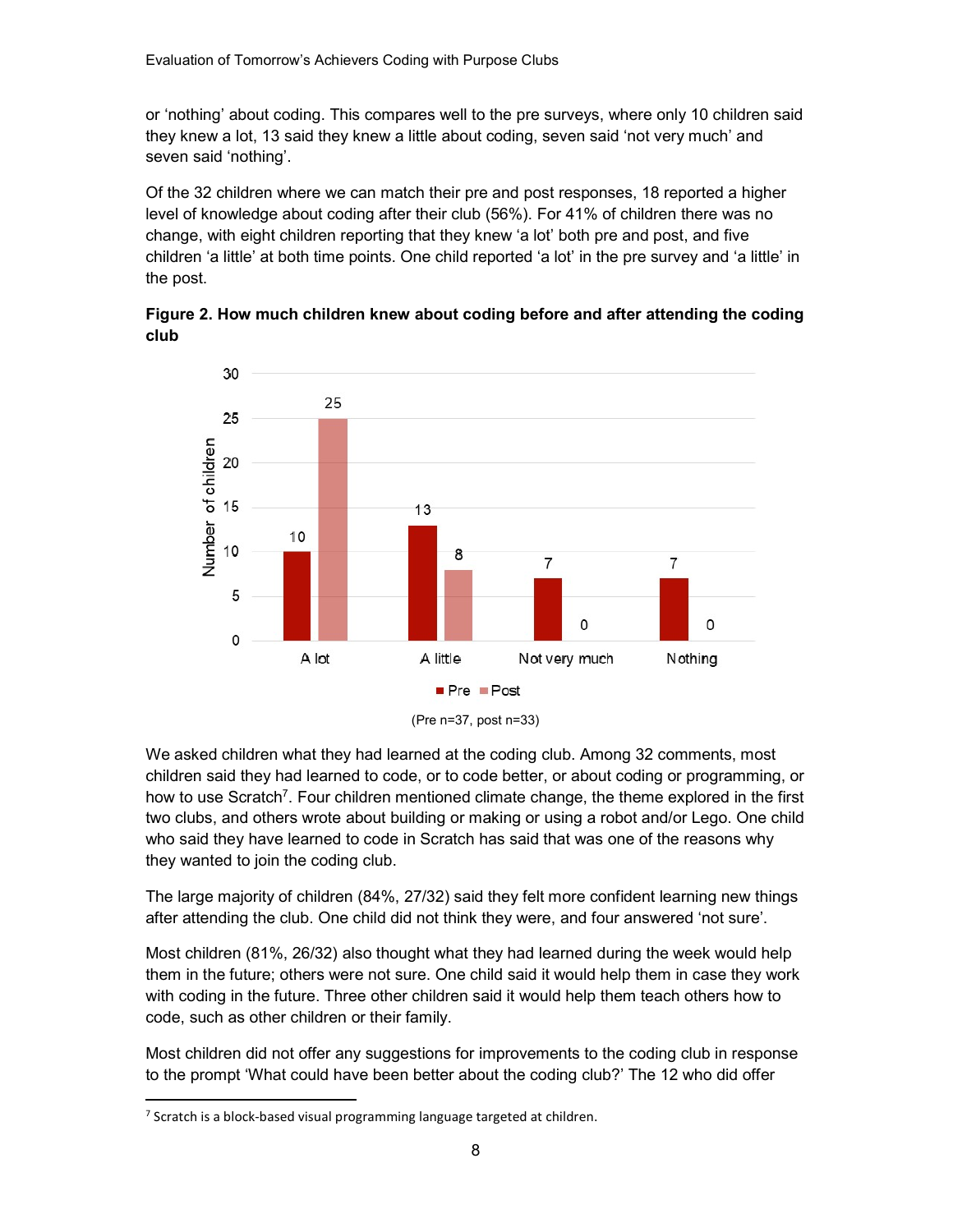suggestions, mentioned able to watch YouTube, having their phones with them, better Lego supplies, more people coming, and being able to play football.

We also asked children if they would recommend the coding club to their friends. Twenty six children said they would, and one child said they were not sure. Five children did not provide a response to this question.

# Interviews and written feedback

We asked the academic partner, student ambassador, donor and Virtual School staff about their involvement in the programme, how they thought the club went, if they had seen any changes in children's confidence and skills at the end of the programme. We also asked if any improvements to the programme could be made, and asked for ideas for future development of the coding clubs. We asked the foster carer how their children found the club, if they had noticed any changes in their children's confidence, and if anything could be improved. We asked Virtual School staff if a sense of community or group belonging had been created among the children, whether they had made friends, and if they thought those friendships would continue beyond the club. We also asked the Virtual School Deputy Head asked about the potential further development of the club, how it might fit into their work, and what logistical considerations there may be.

#### Project development

The academic partner and the lead student ambassador developed the coding club. Together they developed the activities, structure of the days and discussed what developments could be made to future clubs.

Neither the academic partner nor student ambassador had heard of Tomorrow's Achievers before they got involved in the project, but the academic partner had worked on a similar past project that looked at playful coding and how to get children to work collaboratively. The academic partner said they were interested in Tomorrow's Achievers as they wanted to continue teaching coding in a creative way. The student ambassador volunteered as a STEM ambassador (science, technology, engineering and mathematics) and was involved in encouraging children these subjects via fun means in place of textbooks. The Student ambassador told us the coding club appealed because the programme targeted a specific age group and children from disadvantaged backgrounds.

The academic partner, student ambassador and donor all had similar goals and objectives for the programme, and felt that these had been achieved. The academic partner wanted to create a sense of community and belonging for the children, to make the children feel more comfortable within them, and build trust and relationships with others. The student ambassador wanted children to feel more confident and to learn how to make a Scratch animation.

The donor's goals were for looked after children to gain access to various skills from learning coding, such as being creative and learning how to problem solve. While the coding was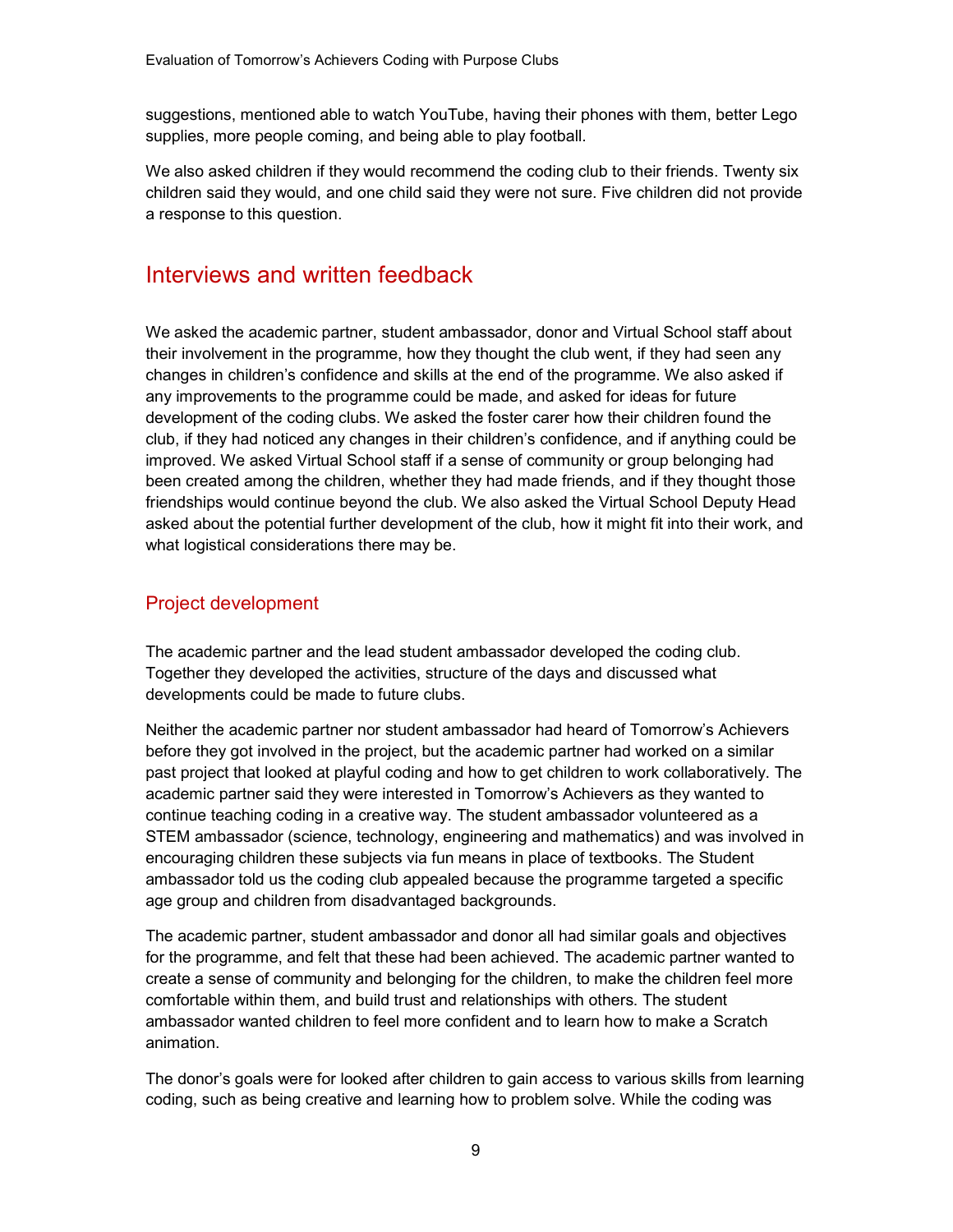important, the learning, creativity and confidence that come from learning about it was felt to be of key importance by the donor. The donor felt it incredibly important that disadvantaged and looked-after children (being among the most disadvantaged) received the skills being offered by the club. Similarly, they highlighted diversity as being critical, citing "engineering in this country [being] very male-dominant and lacking ethnic minorities".

"Of the ten children in there, there might be one or two that will end up becoming a coder or a software engineer. However it is important for the children to understand that coding will develop their digital making skills, so that they can become fashion designers, jewellery makers or artists – if they can use the skills from this club to do that then that is mission accomplished" – Donor

After the first two clubs, we wrote an interim report and CLE carried out a review of the programme. CLE made the age range of children eligible to attend narrower, to 9-11 years (primary school years 4-6). After the first club, CLE met with the donor and academic partner and agreed to further enhance the creative aspects and benefits of the programme, and a local artist was brought in thereafter. The coding clubs were funded on the premise that they were inclusive and appealed to disadvantaged children. CLE told us that the donor was keen that this was refined further for the remaining two clubs and that fun and creativity was emphasised together with the clubs' suitability to children with curiosity and a love of learning in the marketing. The programme was renamed  $Cr8$  & Code Club, and aimed to appeal to a wider cohort of children and their carers. The *purpose* aspect of 'Coding with purpose', was also reviewed by CLE. The first two clubs focused on climate change action, one of the UN Sustainable Development Goals. For the remaining two clubs, other goals were the focus: Reduced Inequalities and Sustainable Cities & Communities.

#### Running the club

In the first club, the academic partner ran each day of the club with assistance from the student ambassadors. The student ambassador we spoke to attended most of the days, but other student ambassadors attended different days across the week. The donor observed one afternoon of the club. The Virtual School Deputy Head observed the February 2020 club, which was not attended by any children from their borough, and the August 2021 club, which was. Two other VSH team members observed two days of the August 2021 club.

In each clubs, children designed, created, coded and made a digital storytelling animation to tell a story about the focal sustainable development goal. In order to design, build and develop their story, each child would:

- Work in small teams
- Research a UN sustainable development goal
- Use their creative writing skills to create a script
- Define and design characters and background scenery for their story using arts and crafts supplies
- Code using Scratch
- Build and programme Lego robots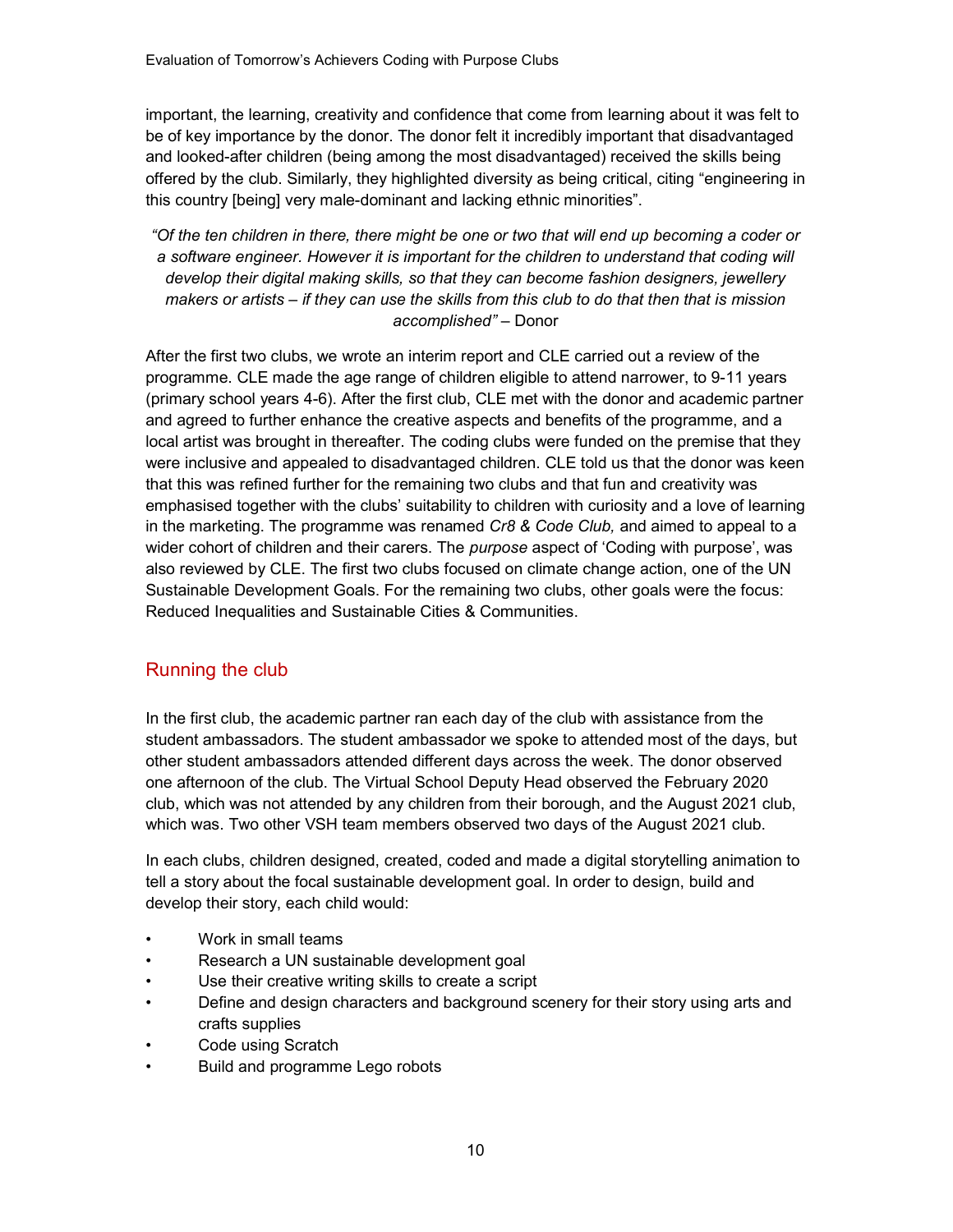For example, in the first club, children were first given an activity where they had to keep count of how many fish a shark would eat. They were also asked to come up with a story related to climate change, to build a storyboard around their story, and to turn it into an animation in Scratch. Children were then taught how to build their own Lego robot and programme the robot to move and dance. The ambassador did not think the activities were too challenging for the children, but said that if they noticed that an activity was taking too long or was too challenging, they would stop the activity, start another, and at a later time go back and continue with the first activity.

"I noticed [throughout the week] that children started believing in their own ability to complete the activities, that they thought 'Yes, I can do this, I can learn something'. They felt a sense of achievement and that they were not scared of learning new things" – Academic partner

This was echoed by a Virtual School staff member - "they were focused and were asking for support when stuck". Moreover, the Virtual School staff thought the level of the club was pitched "just right", and that "all ages were catered [for] appropriately[,] and the one to one support provision was reassuring to the level of their abilities".

The academic partner thought it was important for the children to feel included and involved in the programme throughout the week. In the first club, the children suggested a reward system with points for good behaviour called 'golden time'; the partner took that on board and implemented this. The partner was mindful to give every child a point and not exclude anyone. The partner said 'golden time' was about ensuring children felt part of the club, included and listened to.

All interviewees were positive about how the coding club had gone. It was said the set-up of equipment was good, and that there was a happy atmosphere and children were engaged. The academic partner and student ambassador thought all children responded very well to the activities and that they seemed to enjoy the club. This was echoed by the Virtual School staff who attended the last club: "they all found the club very interesting and fun"; "they enjoyed the sessions and after the first one they were looking forward to the sessions"; "they said they loved it". One said "every morning they were ready and keen to come. No one dropped off". The foster carer of some of the children who attended the first club gave similar feedback: that the children wanted to go every day and that the club made them full of energy.

The foster carer was pleased with the academic partner and student ambassador and thought they were enthusiastic and engaging with the children. Praise for the facilitators and student ambassadors was also given by the Virtual School staff: "the facilitators were brilliant and very patient"; "a big thank you to the three young teachers for their patience and hard work". The foster carer mentioned that one of their children was often anxious but that they felt comfortable and were engaged well with the club throughout the week. They told us that the children enjoyed the club so much that they asked for another club to run over Christmas, and asked if they could bring their friends to the next club.

"The team leading the coding club were really good. I have difficulties with some of the children to get them to focus, but they loved it at the club and they were so happy at the end of the day. One child has now downloaded his own coding game" – Foster carer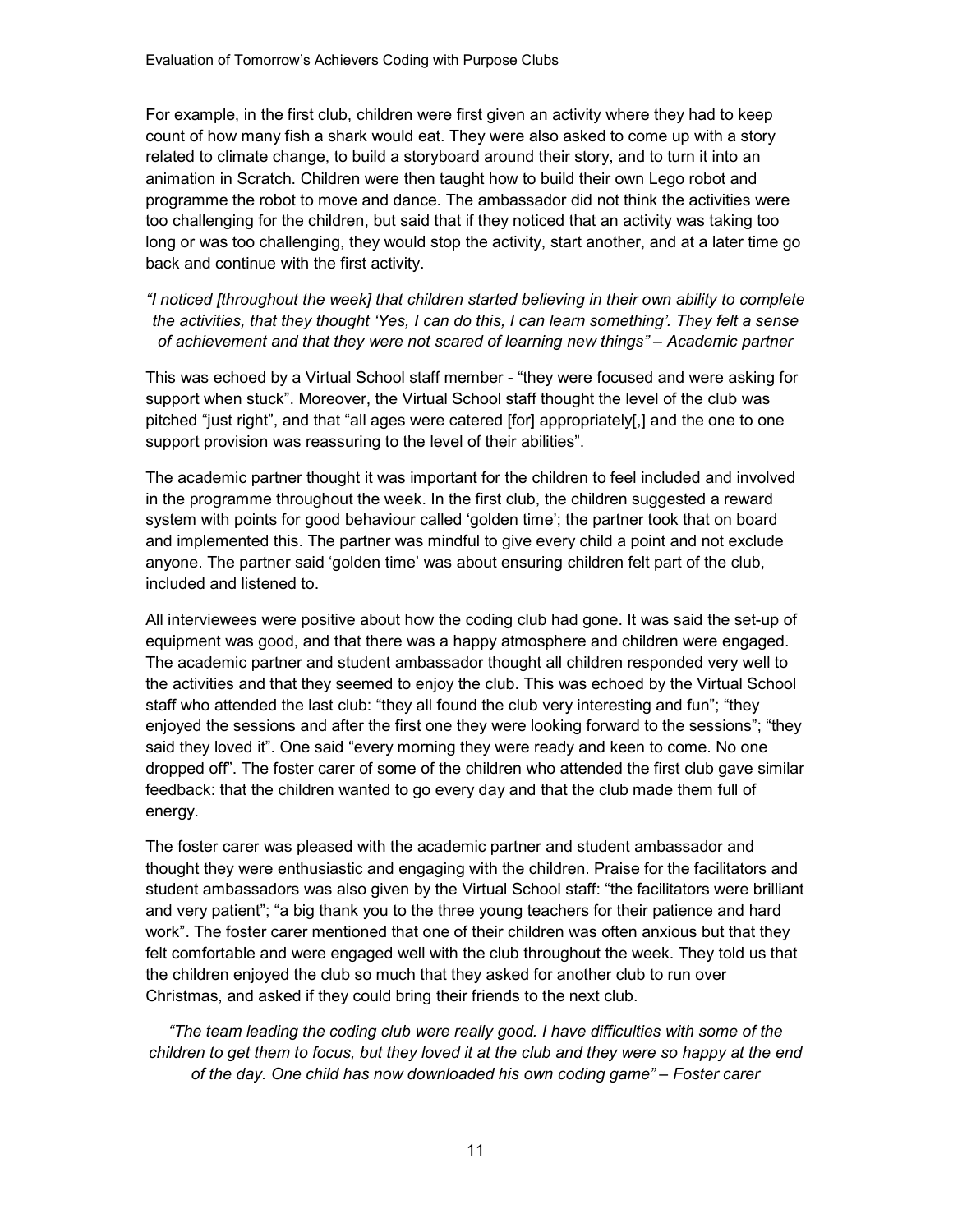The academic partner mentioned that the children started to take their own initiative throughout the week (of the first club) as their coding skills progressed. The partner gave the example of the children changing the design of their own programme to be a game after realising that was something they could do.

"The feedback we received from the children was amazing and it made it all worth it. You do this mainly for the children, when they come back with such great feedback it makes you want to do it more often." – Student ambassador

#### Improvements in children's confidence, critical thinking, team work and social skills

The club was near universally seen to have made a positive impact upon the children. Both the academic partner and student ambassador noticed a change in children's confidence at the end of the first club. Interviewees described and gave accounts of several children being shy and quiet at the beginning, but then as the week progressed becoming more confident when creating the animations, bonding with each other, and offering help with tasks. The student ambassador, Virtual School staff this led to an improvement in children's social skills. Children worked in pairs and by the end of the week they were socialising, sharing interests and learning from each other. The academic partner felt that children's confidence had grown as they became more outgoing and even started negotiating the 'golden time' system and whether they wanted to have 'golden time' before or after their lunch break. While one of the three Virtual School staff thought the children at the last club "were already quite confident", the other two both saw confidence and skill improvements in the children – "they definitely have learned new skills, be that technical or social" – and even explicitly linked this to the structure of the club.

#### "Yes, their confidence and social skills has improved. The structure in teams was very good in helping them to develop the skills" – Virtual School staff member

The student ambassador, in their second interview with us, repeated and elaborated on the idea that children had gained in confidence, noting that some children "who wouldn't even talk at the beginning of the week, at the end [were]… delivering their whole project… and … presenting it to a live audience". The student ambassador detailed lots of 'ice-breaking' activities and pair working, to get the children to know each other and each other's work. The student ambassador also detailed explicitly teaching the children to be kind to one another and support each other.

#### "That's what I really enjoyed about Coram – building a family with them is really important." – Student Ambassador

The academic partner was keen for the children to make friends and a sense of community to be built, while the student ambassador emphasised a desire for, and the groups being, family like. This was explicitly put to the Virtual School staff: they all thought friendships were made, and two wrote that they thought friendships would continue after the club.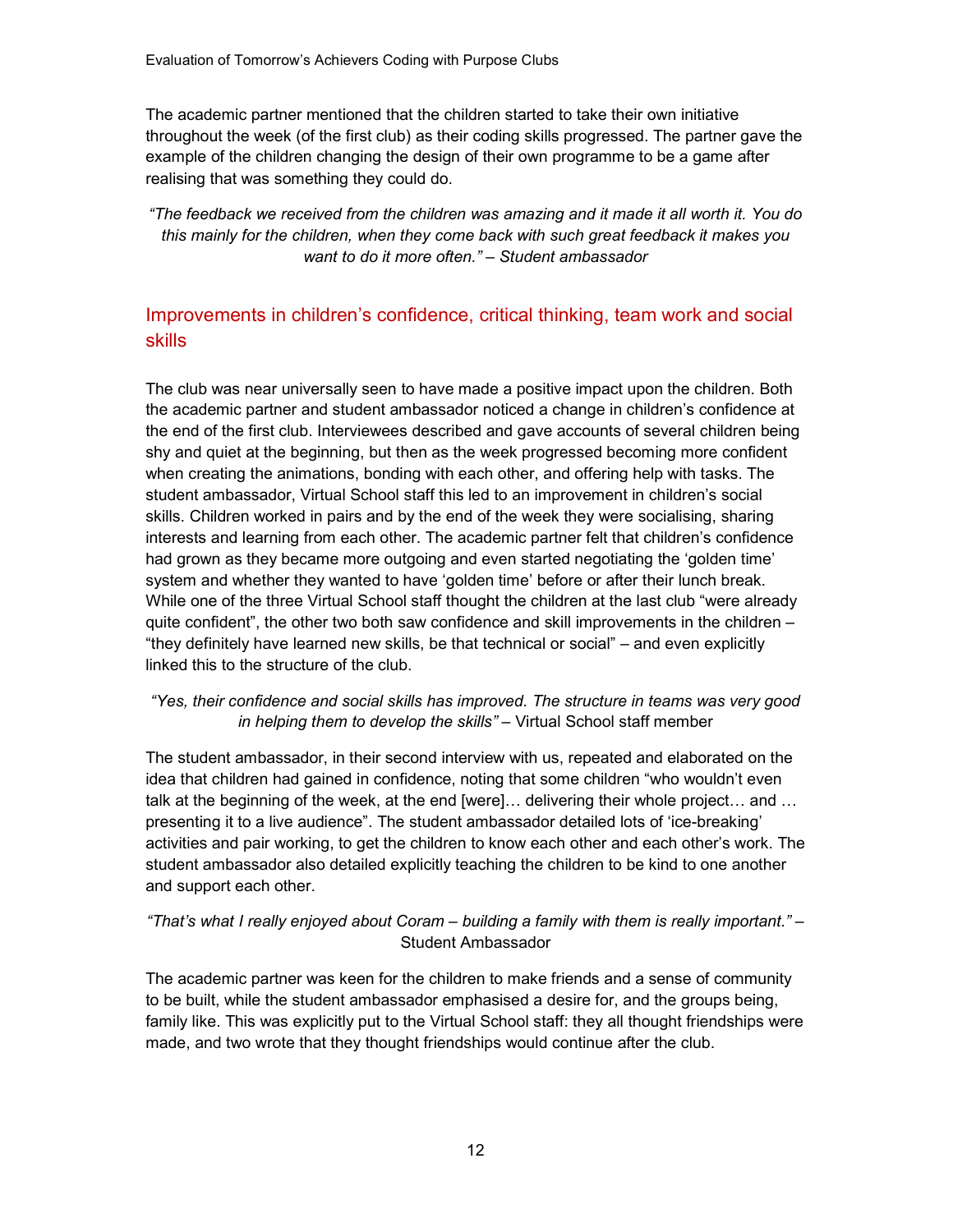#### "The children were meeting … for the first time. They very quickly blended into a homogenous group. New friendship pairs developed as the result of working together" – Virtual School staff member

Children's critical thinking skills were also said to have improved. The student ambassador said that the children had learnt how to solve problems together and critically evaluate a task by looking at it from different perspectives. The children would ask for help but then solve the problem by themselves. The Virtual School Deputy Head said that the Coding Club provided an opportunity to build skills that schools do not focus on, as well as social, teamwork and collaboration skills.

Although these changes were noted by the partner, student ambassador, and Virtual School staff, the foster carer thought it was too soon to notice any changes in the children.

#### Suggested improvements to the coding club

Although interviewees were generally positive about the coding club, a few improvements were suggested when we asked for them. After the first club, the academic partner and student ambassador wanted to recruit more ambassadors for the next club so that they have an equal number of ambassadors at the club throughout the whole week. Ideally they would like the same ambassadors present throughout the whole week, so children can build trust and relationships with them. After the fourth club, the student ambassador noted that more ambassadors would enable more 1-to-1 work with the children.

Feedback from the first club was that a more child-friendly venue and environment would be desirable, as the children at times wanted to go out and play or stretch their legs during lunch. This was taken on board and subsequent clubs took place in a room which had an enclosed outdoor area.

#### "[T]he learning environment: the rooms, the facilities are excellent." – Virtual School staff member

After the first club it was suggested that it could have been made clearer whether lunch was provided or not. The foster carer first brought in packed lunch and then noticed that lunch was provided throughout the week. However, the academic partner explained that, because some of the children did not end up bringing any lunch, lunch was provided after a few days, so that children were on equal terms. Disparities in packed-lunches that the children came with was seen as problematic by the partner. With the final two clubs occurring during the Covid19 pandemic, CLE decided that not providing lunch was safest. However, one Virtual School staff member noted that the children "were disappointed they couldn't have lunch provided by Coram".

The academic partner also reported that during the first club, a few children noticed a map of Coram with the word 'adoption' on it and asked questions. The partner suggested this be avoided for the next clubs, as they did not want the children to feel different from other children or think that they were only allowed to attend the club because they were looked after.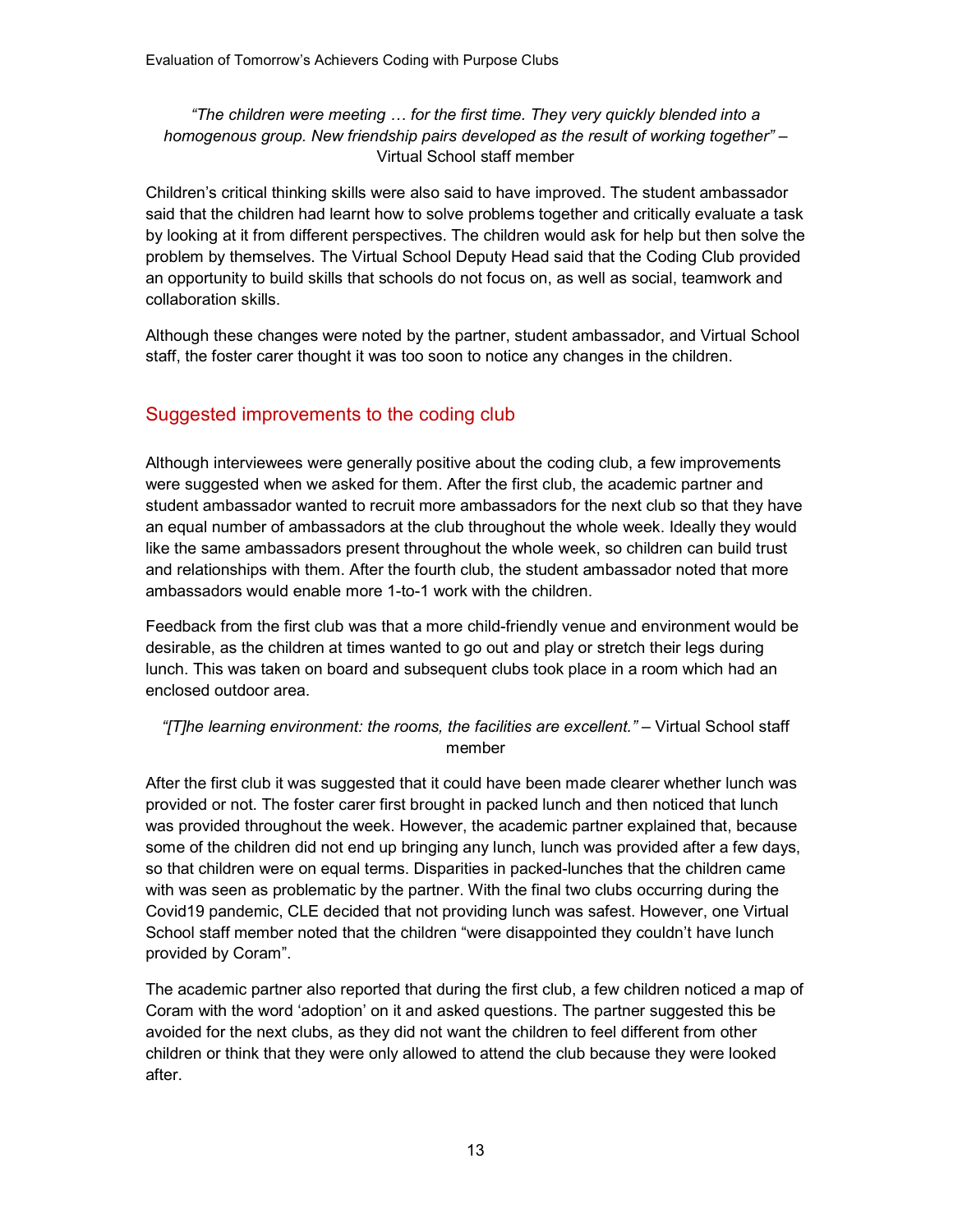Two Virtual School staff thought expectations could be improved in the club, with one suggesting students be introduced to the laptops during the first afternoon, so that "it meets that eager expectation of coding", while the other thought an outlining of activities for the week ahead at the start of the programme would raise expectations. The student ambassador, who said lessons were learnt after every club, mentioned that one lesson learnt was not giving the children the laptops straight away; an agreement was made with CLE to focus on other creative aspects of the club to begin with.

#### Suggested developments and future coding clubs

Interviewees provided suggestions for how the coding club could be developed in the future. These included targeting a wider age range of children to attend the club, where younger children could learn basic programming and older children more advanced programming.

The donor was keen for the programme to continue focusing on looked-after children, but were open to expanding the programme to other children at some point in the future. They were interested in expanding the programme on a broader scale with Virtual Schools across London, and potentially expanding it to other parts of the country. The academic partner mentioned that she would like other children, in addition to looked-after children, to attend future clubs. The student ambassador mentioned expanding the programme to older children. The Virtual School Deputy Head thought the experience would have been richer if there were children from more local authorities.

The student ambassador stressed the importance of the ambassadors and retaining a 'family environment'. They thought that proximity in age of the ambassadors to the children helped, with the children seeing them as role models, and that in a few years they could be doing something similar. Having STEM ambassadors of under-represented groups, like the student ambassador themself, was also mentioned as important to inspiring the children into STEM (diversity in STEM is highlighted by the donor). The student ambassador thought that keeping the numbers small, not above 15-20, would retain a family environment over a classroom environment. They claimed the children became close and started looking out for each other, detailing how the children ensured each other's hands were sanitised, pulled chairs out for one another and shared the laptop chargers. They also detailed how information about the children provided by Coram and knowing the children's interests from the pre survey forms helped them tailor the teaching to the children and their projects to their interests.

#### "they were kind of looking out for each other and they weren't so scared to raise their opinions or be themselves because we built a little family or community" – Student Ambassador

The Virtual School Deputy Head organised a minibus to take children to the club from her outer London borough. She explained that it takes an effort to get children in care to attend events. She had seen from her prior attendance of an earlier club that clubs being 'too far, too much bother' for foster carers is an important consideration, particularly if 1 to 2 hours of travel are involved – carers have to decide whether to hang around or return home then come back. She explained how her team had worked closely with the foster carers to make sure the children attended, and praised the Coram team (CLE) for doing a 'brilliant job'